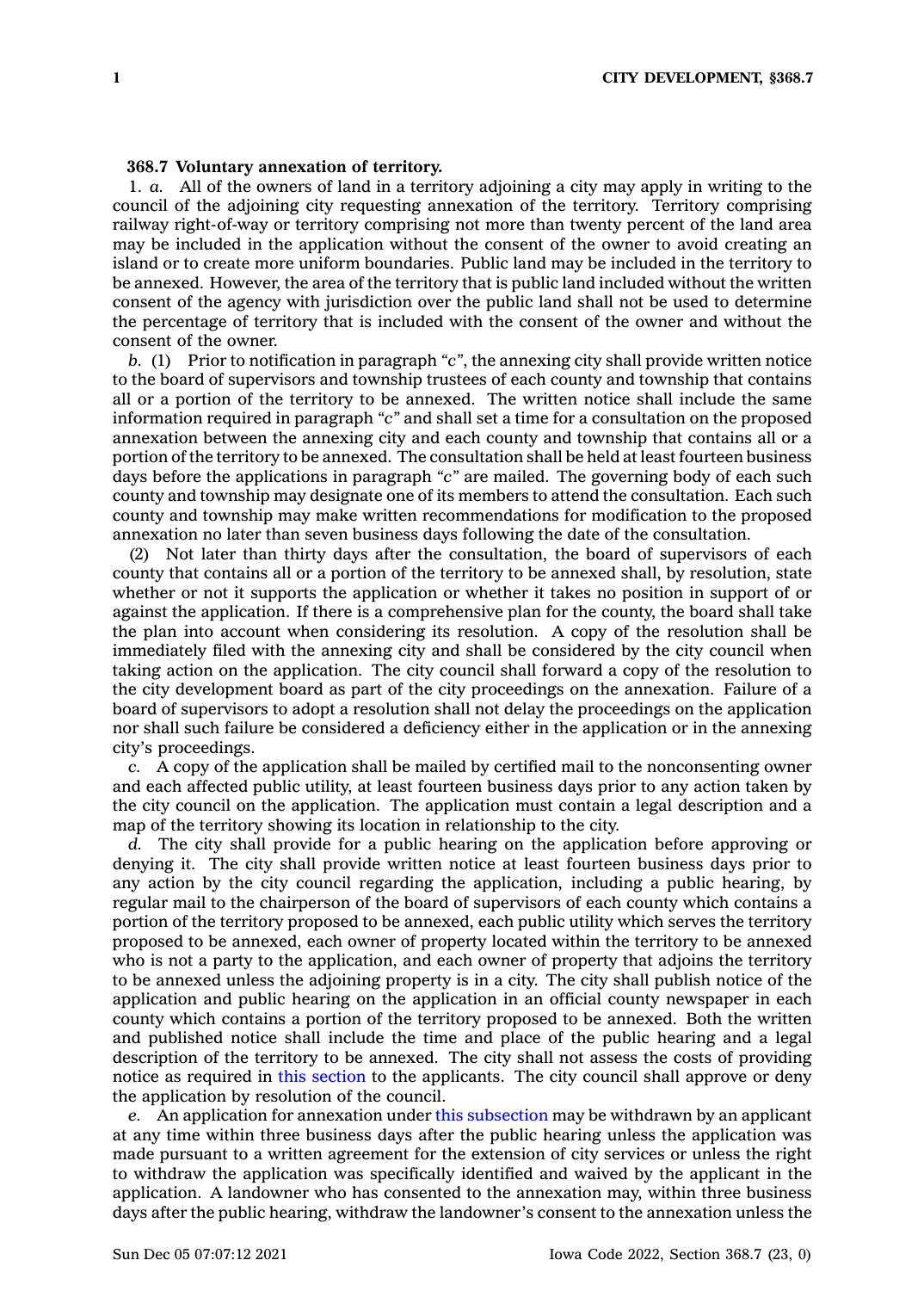landowner has entered into <sup>a</sup> written agreement for extension of city services or unless the right to withdraw consent was specifically identified and waived by the landowner.

*f.* An annexation including territory comprising not more than twenty percent of the land area without consent of the property owners is not complete without approval by four-fifths of the members of the city development board after <sup>a</sup> hearing for all affected property owners and the county. When considering such an annexation application, the board may request that the annexing city provide information on the amount of land located in the annexing city that is currently vacant or undeveloped and whether municipal services are being provided to current residents of the annexing city.

2. An application for annexation of territory not within an urbanized area of <sup>a</sup> city other than the city to which the annexation is directed must be approved by resolution of the council which receives the application. The city council shall mail <sup>a</sup> copy of the application by certified mail to the board of supervisors of each county which contains <sup>a</sup> portion of the territory at least fourteen business days prior to any action taken by the city council on the application. The council shall also publish notice of the application in an official county newspaper in each county which contains <sup>a</sup> portion of the territory at least fourteen days prior to any action taken by the council on the application. Upon receiving approval of the council, the city clerk shall file <sup>a</sup> copy of the resolution, map, and legal description of the territory involved with the secretary of state, the county board of supervisors of each county which contains <sup>a</sup> portion of the territory, each affected public utility, and the state department of transportation. The city clerk shall also record <sup>a</sup> copy of the legal description, map, and resolution with the county recorder of each county which contains <sup>a</sup> portion of the territory. The secretary of state shall not accept and acknowledge <sup>a</sup> copy of <sup>a</sup> legal description, map, and resolution of annexation which would create an island. The annexation is completed upon acknowledgment by the secretary of state that the secretary of state has received the legal description, map, and resolution.

3. An application for annexation of territory within an urbanized area of <sup>a</sup> city other than the city to which the annexation is directed must be approved both by resolution of the council which receives the application and by the board. The board shall not approve an application which creates an island. Notice of the application shall be mailed by certified mail, by the city to which the annexation is directed, at least fourteen business days prior to any action by the city council on the application to the council of each city whose boundary adjoins the territory or is within two miles of the territory, to the board of supervisors of each county which contains <sup>a</sup> portion of the territory, each affected public utility, and to the regional planning authority of the territory. Notice of the application shall be published in an official county newspaper in each county which contains <sup>a</sup> portion of the territory at least ten business days prior to any action by the city council on the application. The annexation is completed when the board has filed and recorded copies of applicable portions of the proceedings as required by section 368.20, [subsection](https://www.legis.iowa.gov/docs/code/368.20.pdf) 1, paragraph *"b"*.

4. *a.* If one or more applications for <sup>a</sup> voluntary annexation and one or more petitions for an involuntary annexation or incorporation for <sup>a</sup> common territory are submitted to the board within thirty days of the date the first application or petition was submitted to the board, the board shall approve the application for voluntary annexation, if the application meets the applicable requirements of this [chapter](https://www.legis.iowa.gov/docs/code//368.pdf), unless the board determines by <sup>a</sup> preponderance of the evidence that the application was filed in bad faith, or that the application as filed is contrary to the best interests of the citizens of the urbanized area, or that the applicant cannot within <sup>a</sup> reasonable period of time meet its obligation to provide services to the territory to be annexed sufficient to meet the needs of the territory. In consideration of the requests, the board may appoint <sup>a</sup> committee in the manner provided in [section](https://www.legis.iowa.gov/docs/code/368.14.pdf) 368.14 to seek additional information from the applicant for voluntary annexation as necessary, including the information required of petitioners pursuant to [section](https://www.legis.iowa.gov/docs/code/368.11.pdf) 368.11. The board, or the committee, if applicable, shall hold <sup>a</sup> public hearing on the application for voluntary annexation in the manner provided for involuntary petitions in [section](https://www.legis.iowa.gov/docs/code/368.15.pdf) 368.15. The decision of the board under this [subsection](https://www.legis.iowa.gov/docs/code/368.7.pdf) shall be made within ninety days of receipt of the application by the board. The failure of the board to approve an application under this paragraph shall be deemed final agency action subject to judicial review.